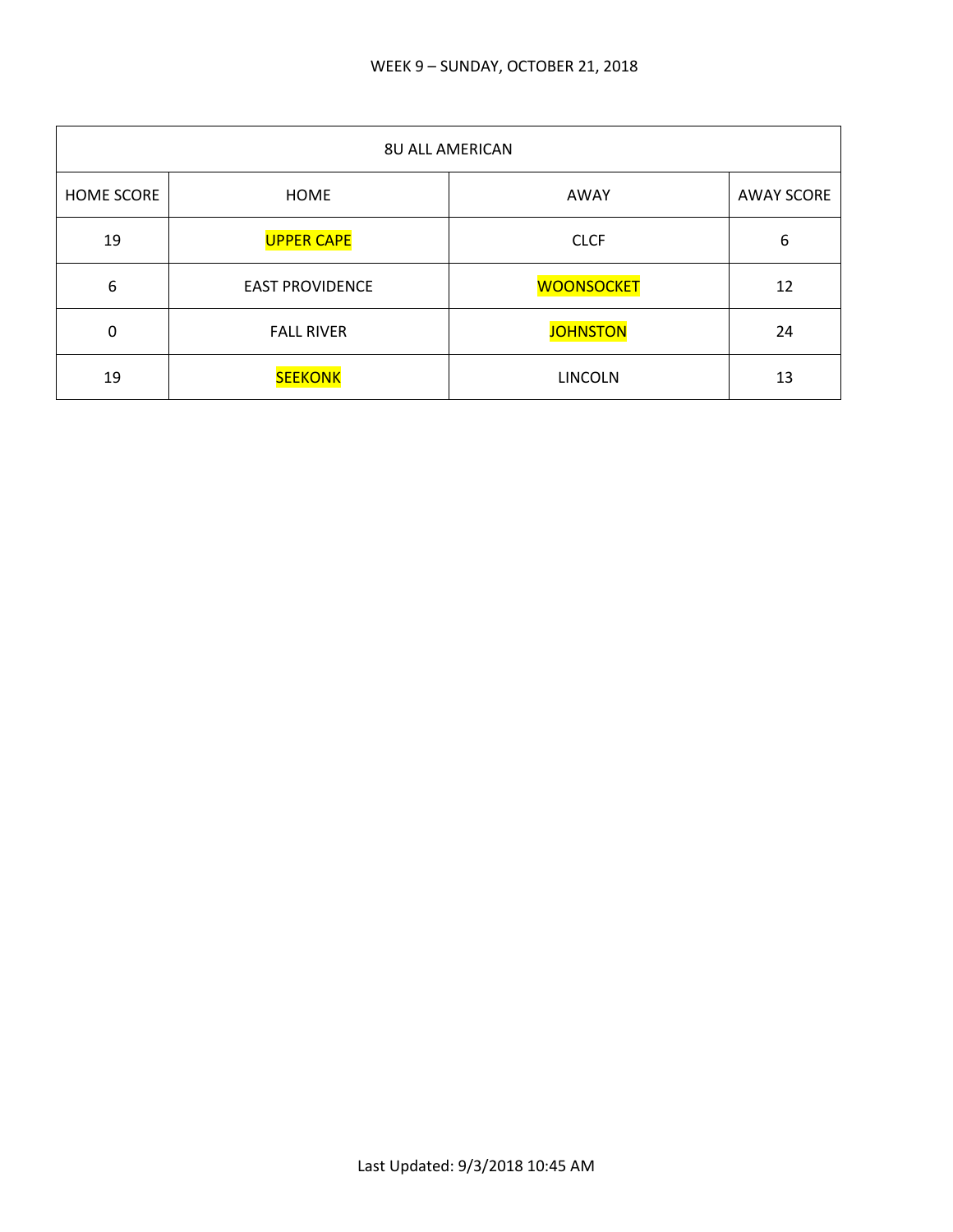| <b>9U ALL AMERICAN</b> |                         |                      |                   |
|------------------------|-------------------------|----------------------|-------------------|
| <b>HOME SCORE</b>      | <b>HOME</b>             | AWAY                 | <b>AWAY SCORE</b> |
| 18                     | <b>FALL RIVER</b>       | <b>PROVIDENCE</b>    | 12                |
| $\mathbf 0$            | <b>DARLINGTON</b>       | <b>CLCF</b>          | $\overline{2}$    |
| 0                      | <b>EAST PROVIDENCE</b>  | <b>WOONSOCKET</b>    | 15                |
| 25                     | <b>NORTH PROVIDENCE</b> | <b>LINCOLN</b>       | 20                |
| 19                     | <b>FAIRLAWN</b>         | <b>NEW BEDFORD</b>   | 12                |
| 6                      | <b>SEEKONK</b>          | <b>CENTRAL FALLS</b> | 0                 |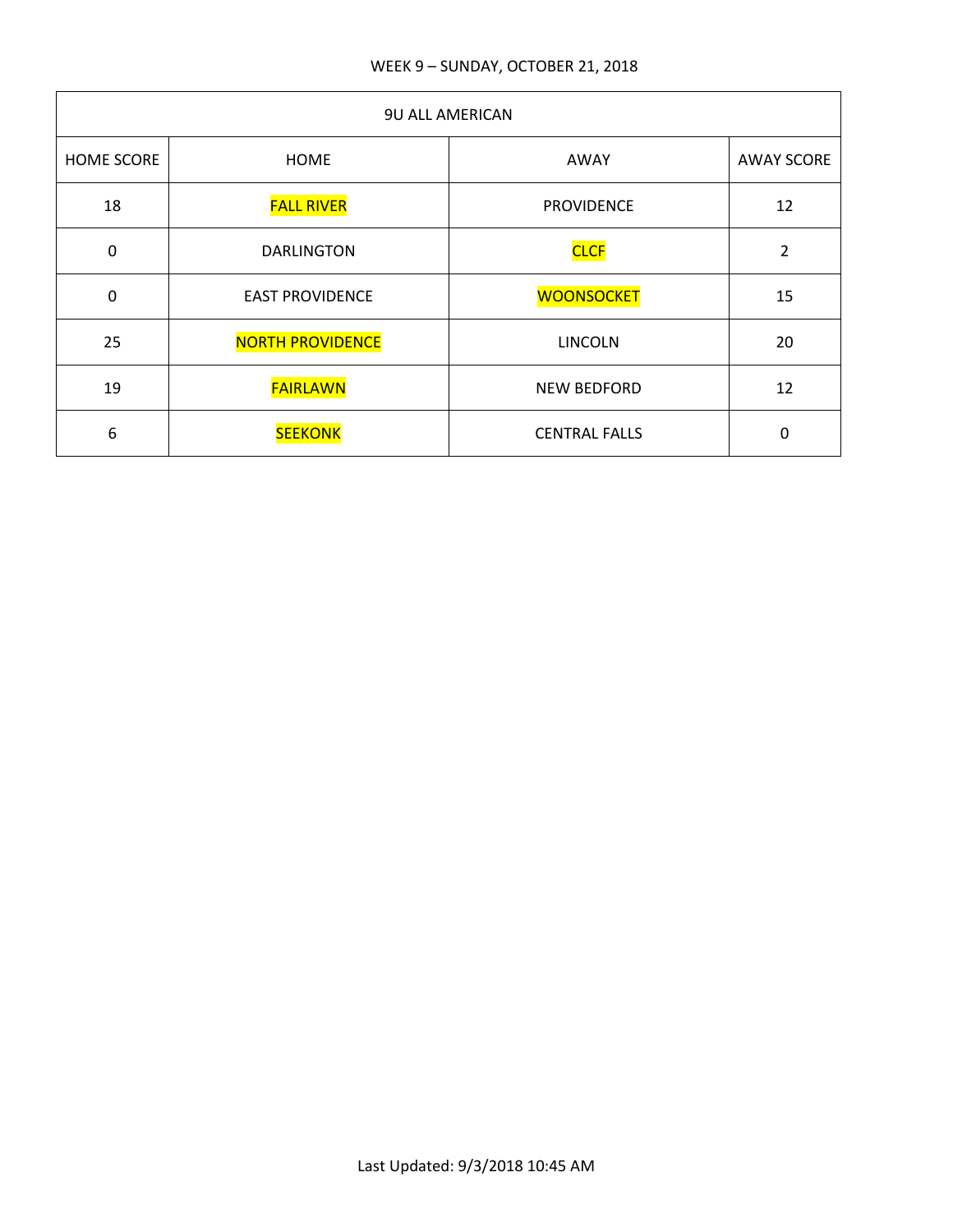| 10U ALL AMERICAN  |                                |                      |                   |
|-------------------|--------------------------------|----------------------|-------------------|
| <b>HOME SCORE</b> | <b>HOME</b>                    | AWAY                 | <b>AWAY SCORE</b> |
| 7                 | <b>EAST PROVIDENCE</b>         | <b>WOONSOCKET</b>    | 27                |
| 7                 | <b>EXETER / WEST GREENWICH</b> | <b>CLCF</b>          | 20                |
| $\mathbf 0$       | <b>FAIRLAWN</b>                | <b>LINCOLN</b>       | 28                |
| 25                | <b>SEEKONK</b>                 | <b>JOHNSTON</b>      | 27                |
| 0                 | <b>UPPER CAPE</b>              | <b>CENTRAL FALLS</b> | 6                 |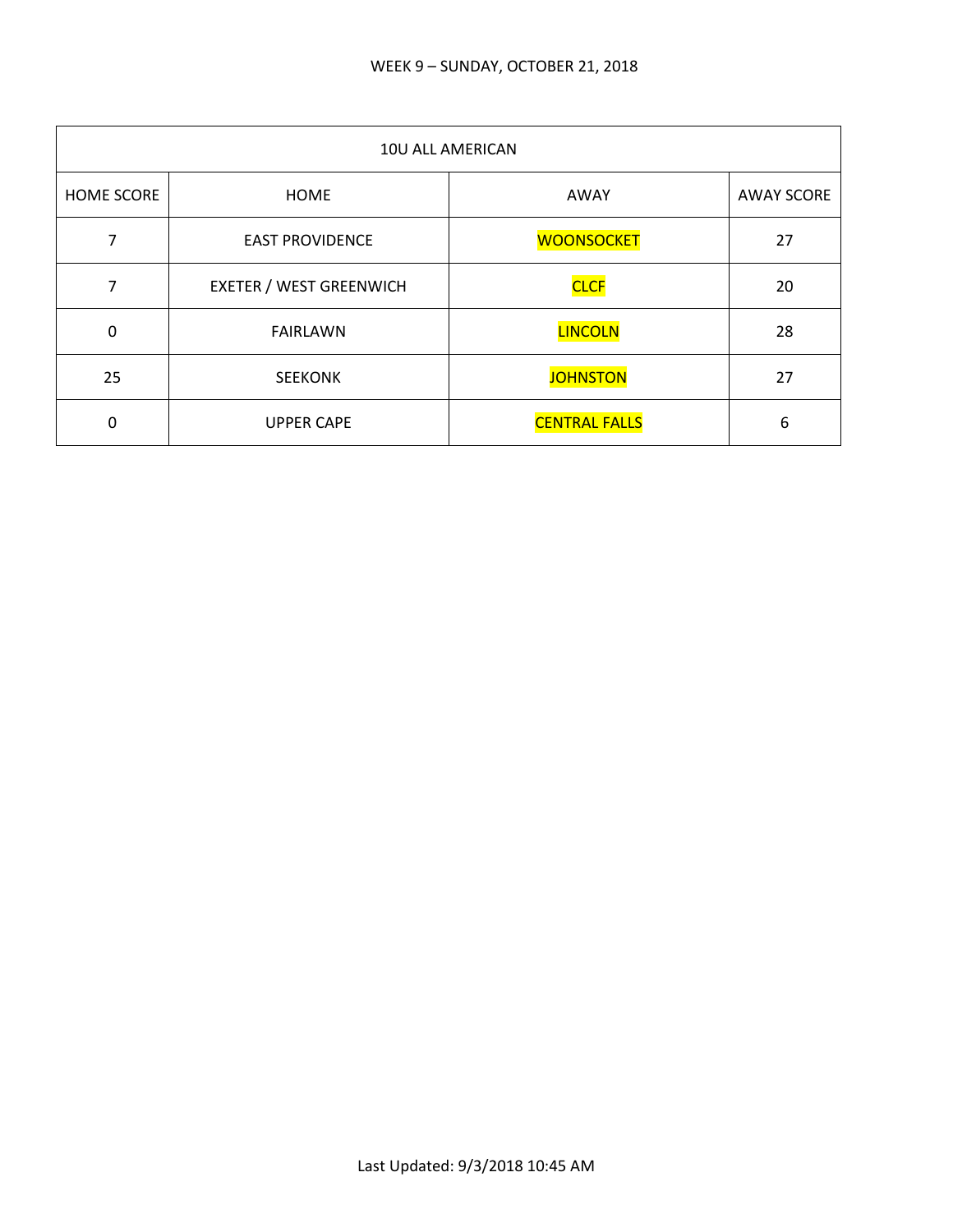| 11U ALL AMERICAN |                         |                    |                   |
|------------------|-------------------------|--------------------|-------------------|
| HOME SCORE       | <b>HOME</b>             | AWAY               | <b>AWAY SCORE</b> |
| 7                | <b>EAST PROVIDENCE</b>  | <b>WOONSOCKET</b>  | 6                 |
| 6                | <b>DARLINGTON</b>       | <b>CLCF</b>        | 32                |
| 19               | <b>NORTH PROVIDENCE</b> | <b>PROVIDENCE</b>  | 6                 |
| $\mathbf 0$      | <b>FAIRLAWN</b>         | <b>LINCOLN</b>     | 34                |
| 8                | <b>SEEKONK</b>          | <b>JOHNSTON</b>    | 14                |
| 34               | <b>UPPER CAPE</b>       | <b>NEW BEDFORD</b> | 0                 |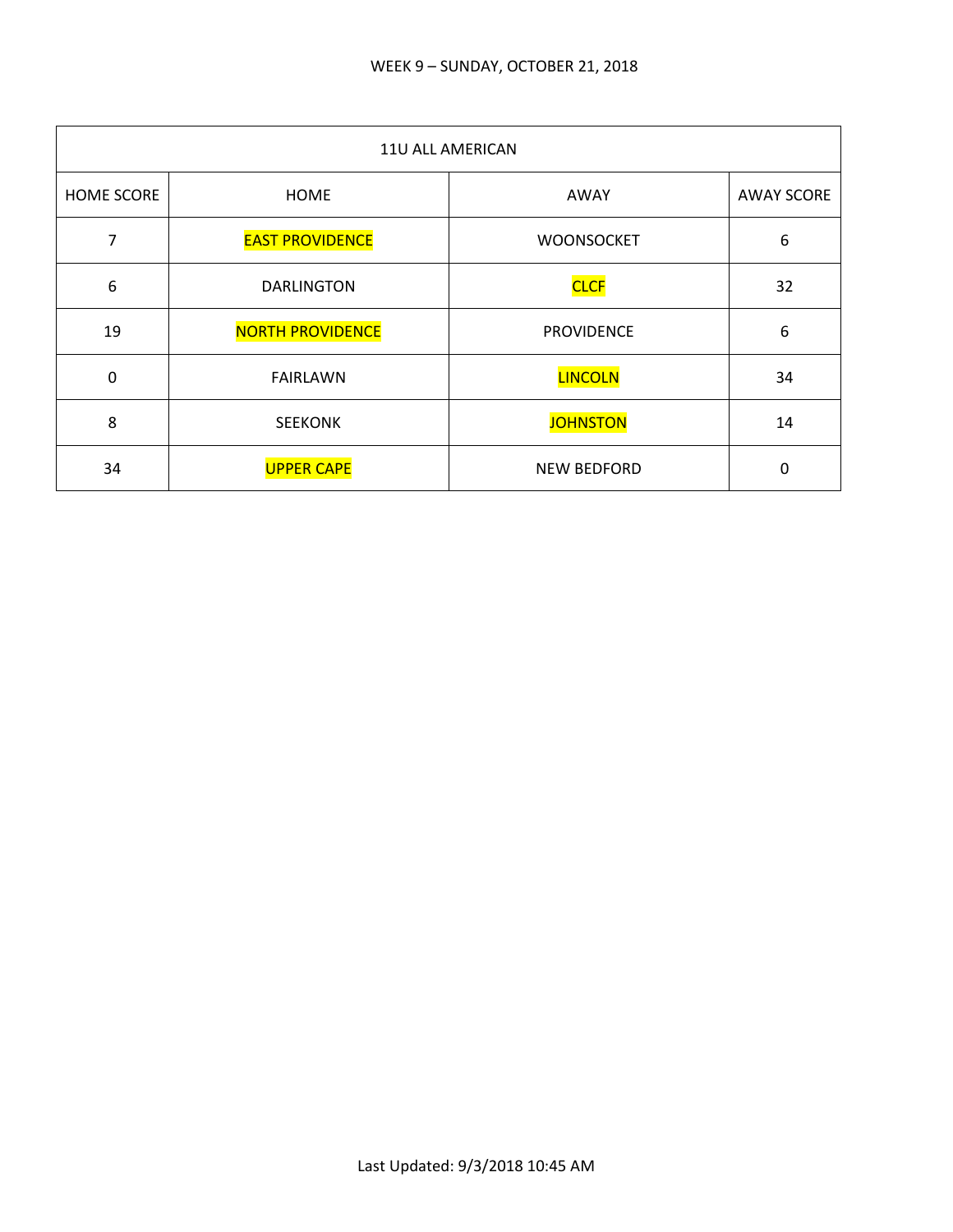| 12U ALL AMERICAN  |                        |                   |                   |
|-------------------|------------------------|-------------------|-------------------|
| <b>HOME SCORE</b> | HOME                   | AWAY              | <b>AWAY SCORE</b> |
|                   | <b>FALL RIVER</b>      | <b>CLCF</b>       | 6                 |
| 14                | <b>EAST PROVIDENCE</b> | <b>PROVIDENCE</b> |                   |
| 0                 | <b>FAIRLAWN</b>        | <b>WOONSOCKET</b> | 20                |